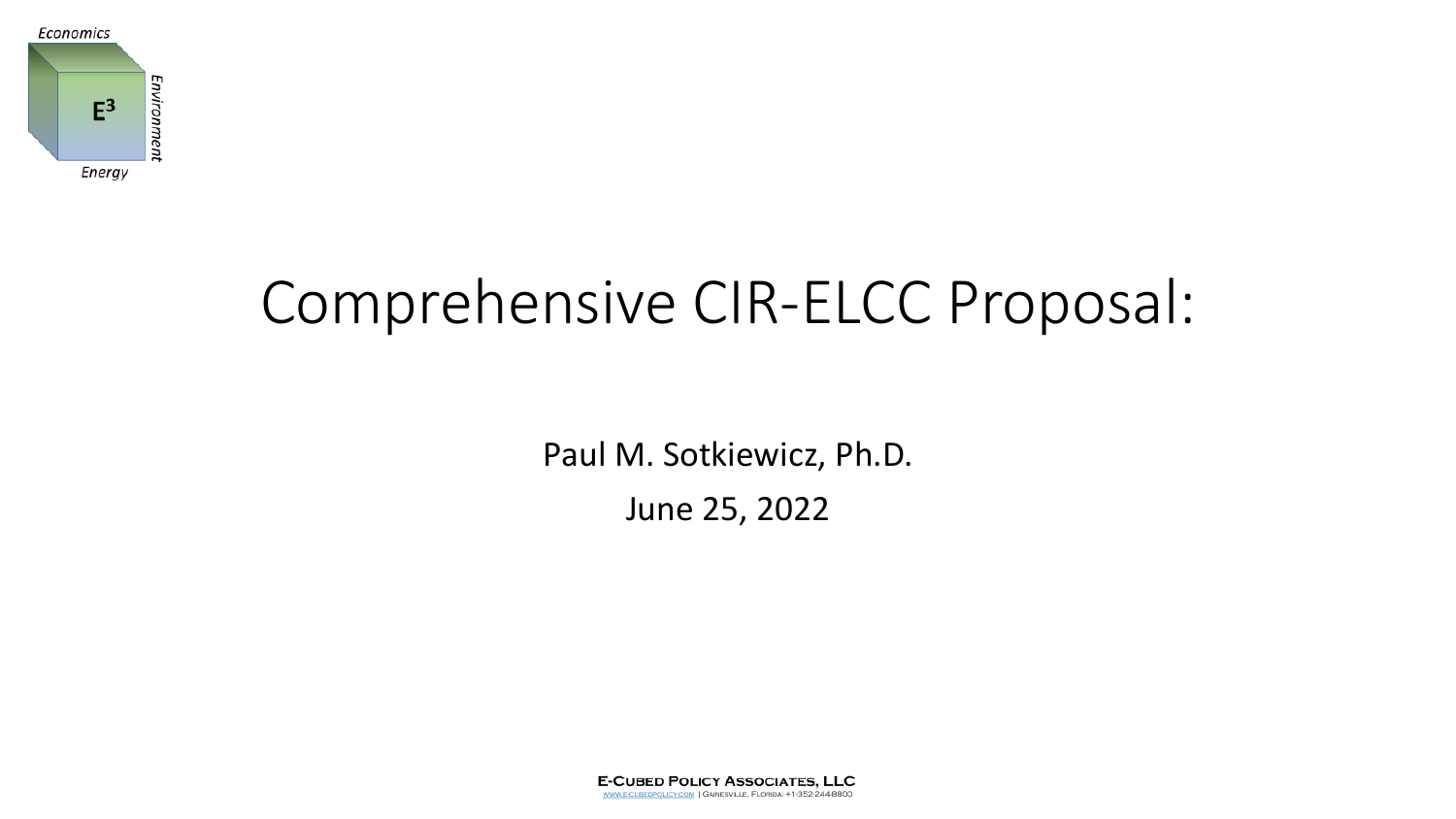

- **Objective:** Allow IC to request the CIRs they believe they can support through testing and operations
- **Tariff Rules Today and Going Forward**: CIRs have never been the equivalent of UCAP for Capacity Purposes, but only the show the energy that can be delivered from Capacity that qualifies a Capacity Resource.

#### • **Features**:

- Net output 10am to 10pm EPT June, July, Aug, Sept, and May of each Delivery Year based on IC's expectations
- IC takes risk of being able to test or operate to CIRs requested in the future. No different than those risks faced by unlimited resources historically
- **Implementation:** Begin with Transition Cycle 1 that allows resources to request additional CIRs prior to the start of that Cluster in this proposal.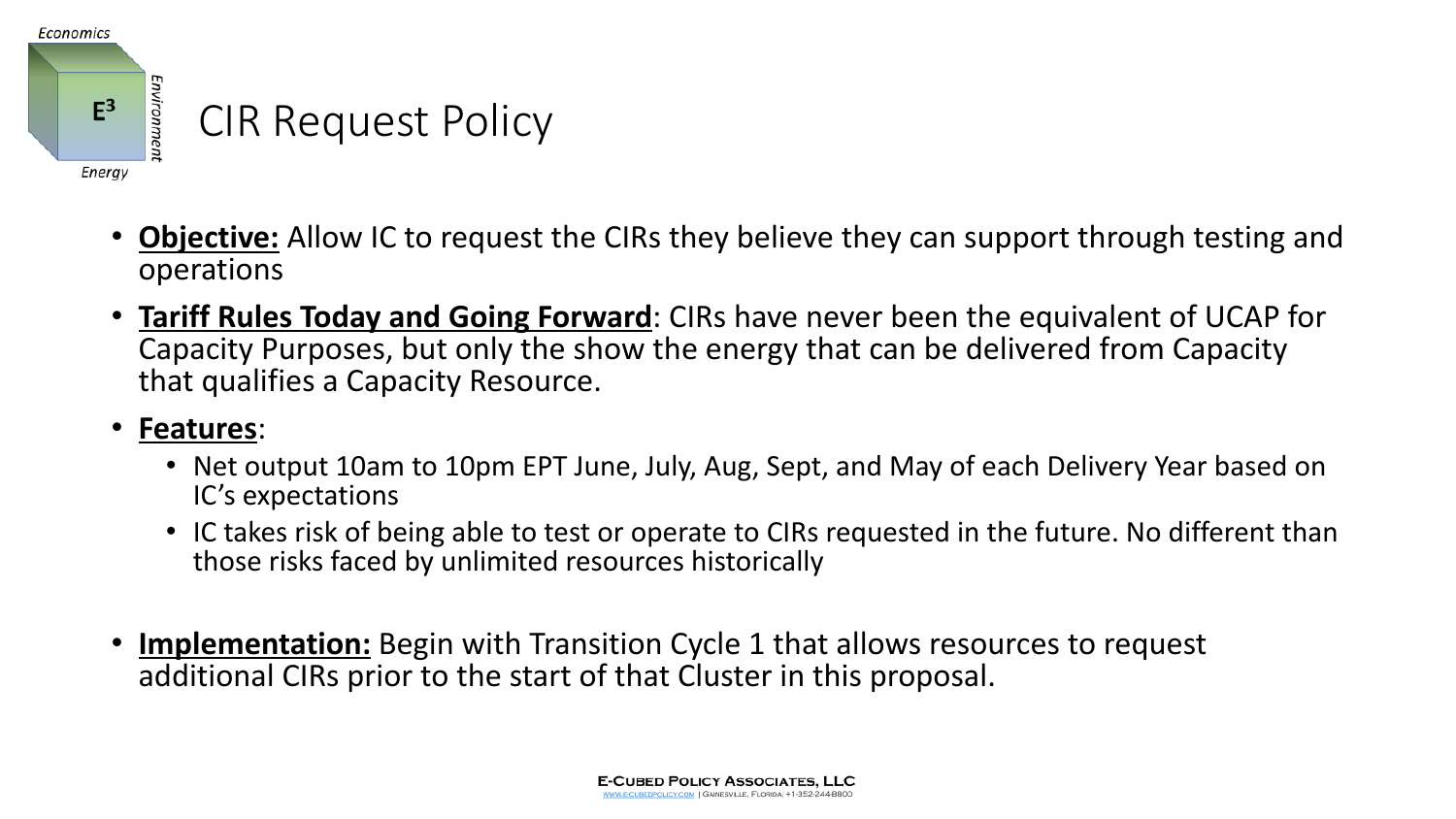

- **Objective:** Ensure CIRs are being utilized and supported by the IC
- **Features (Variable and Limited Resources)**:
- Maximum of last 3 Delivery Years' output of the resource between hour ending 10AM and 10PM Eastern Prevailing Time June, July. August, September, May that closest meets or exceeds the CIR value currently in place.
- **Features (Hybrid)**: Sum of Limited and Variable
- **Features (Unlimited)**: Status quo
- **Properties**:
	- Shoulder months around the peak summer months are included given problems are often seen in these months with above normal temperatures that occur with transmission and generator maintenance outages.
- **Implementation:** Begin with the 2023/2024 DY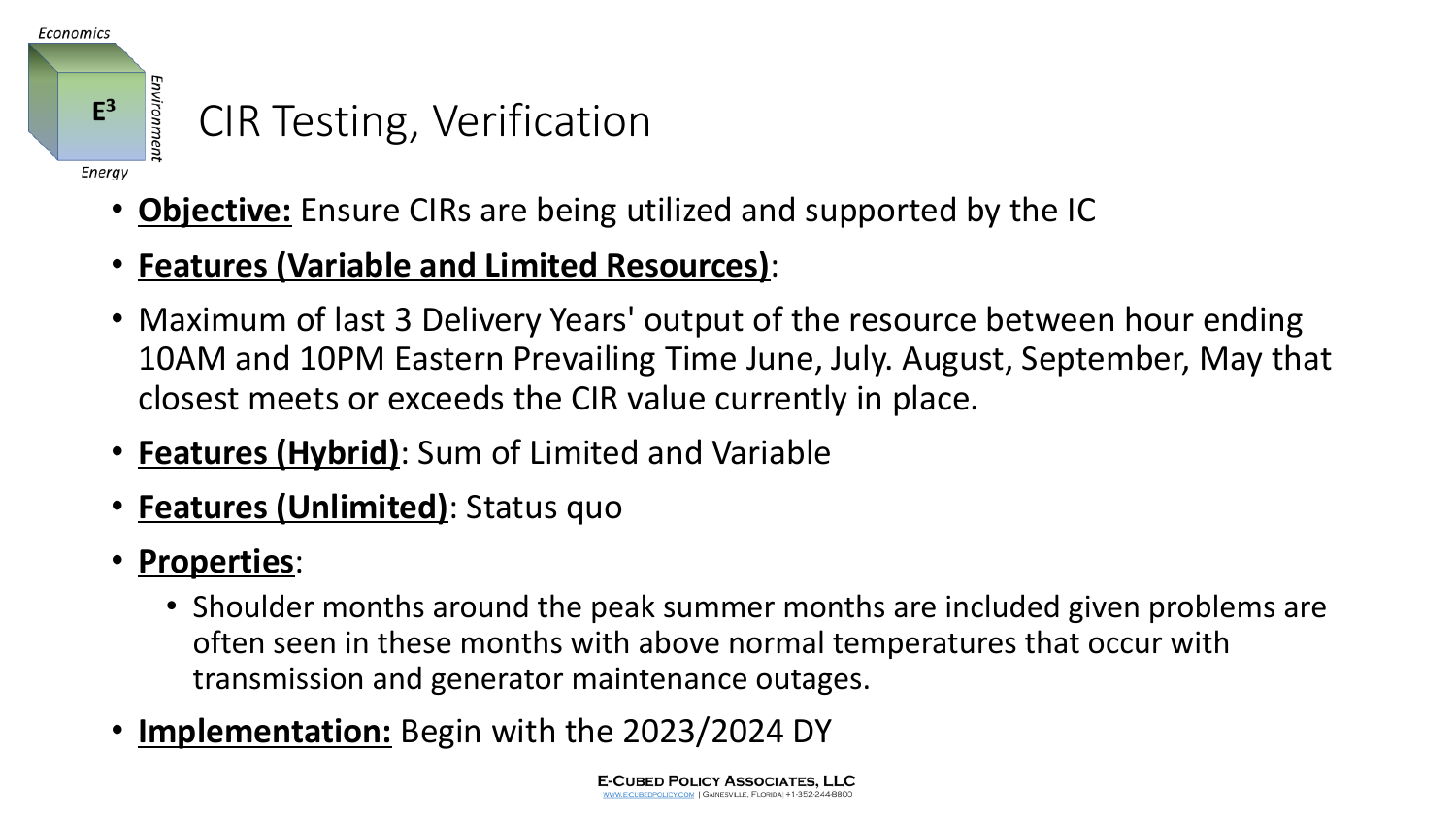

#### CIRs and Accredited UCAP

- **Objective:** Translate CIRs usage into Accredited UCAP in RPM
- **Variable Resources**:
	- Hourly output used in ELCC model and in unit-specific Performance Adjustment (i.e. based on 10 years of 200CPx2 hourly output values) cannot exceed:
		- a) during the months of May through October (inclusive), the CIR value; and
		- b) during the months of November through April (inclusive), the lesser of the winter deliverability MW or CIR value. Also: UCAP cannot exceed CIRs.
		- UCAP and CIRs are not equivalent, CIRs measure deliverability across transmission and UCAP measures the expected output of the resource adjusting for performance criteria.
- **Other Resources**: Same as PJM Package D
- **Implementation:** Begin with the 2024/2025 DY for which the BRA is scheduled December 2022.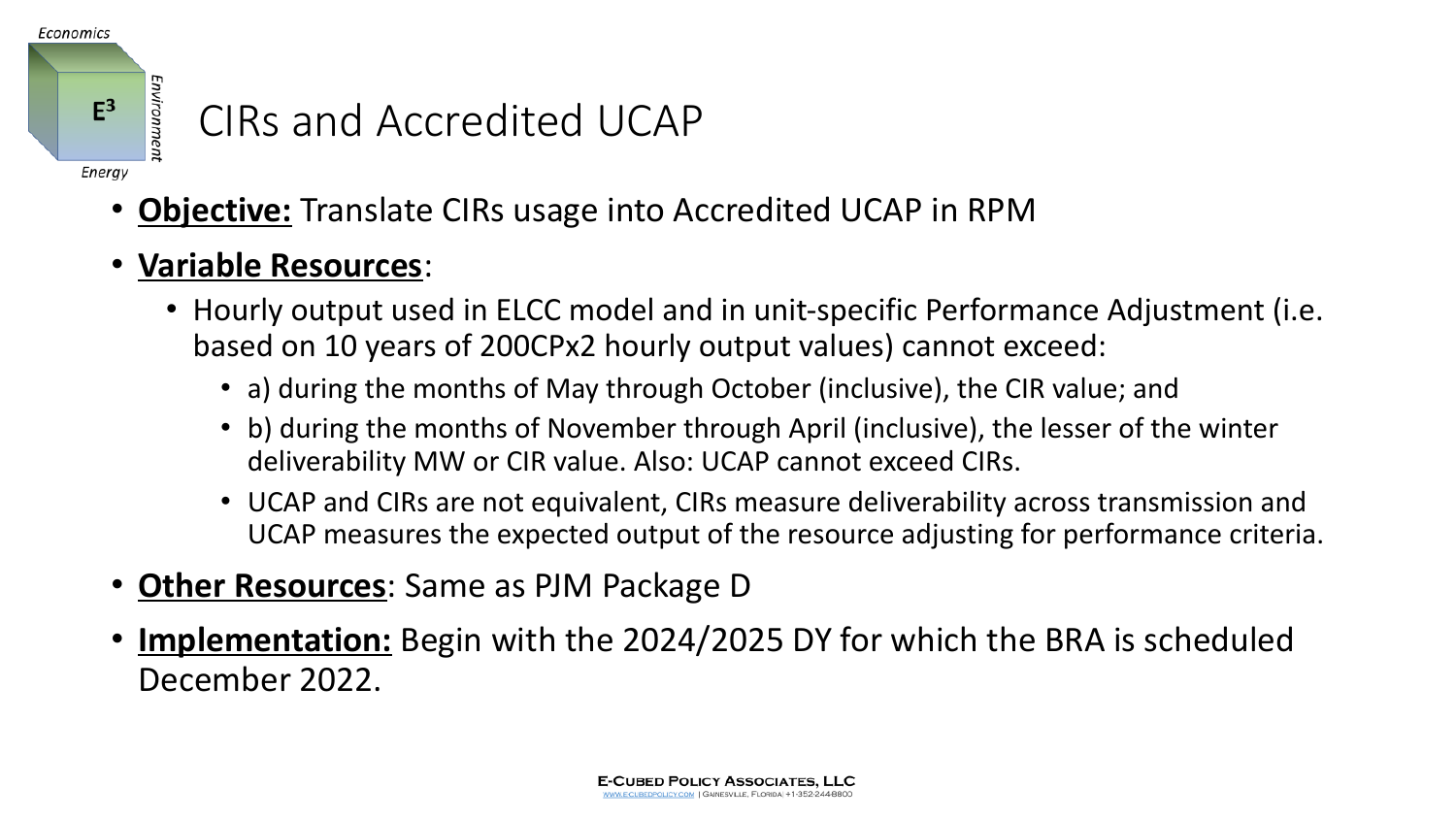

### Transition Mechanism – Existing Resources

- **Objective:** Ensure non-discriminatory treatment of new and existing resources
- **Existing Resources**:
	- "PJM will adjust the AUCAP for Existing Units participating in the Base Residual Auctions commencing with the 2024/2025 BRA and subsequent BRAs to reflect the CIRs/Deliverability modeled by PJM and current level of CIRs where CIRs = Deliverability.
	- Hourly historic performance data will be used and will not exceed awarded CIRs.
	- Existing wind and solar, defined as having signed ISAs as of the date FERC approval, can request additional CIRs in accordance with Design Component 1 above by entering the Interconnection Queue in accordance with the interconnection rules and any hydro or unlimited resource would need to do.
	- Any modification to CIR/Deliverability and associated accreditation will only be represented in the auction when i) an amended/new ISA is in place reflecting the increase in CIRs if requested, ii) any and all necessary transmission system upgrades are implemented and paid for by the resource owner, and iii) associated Tariff changes are approved by FERC order. "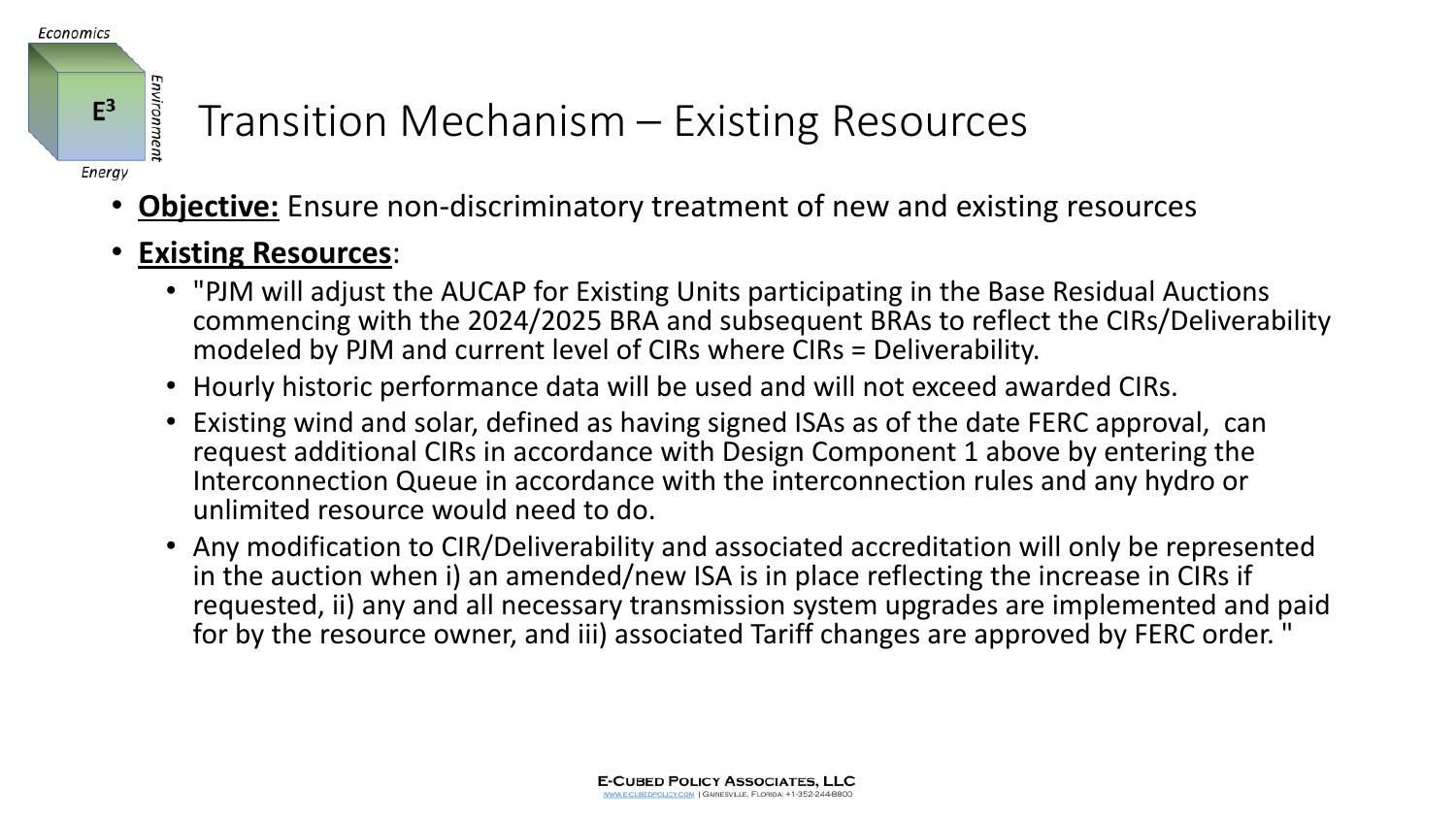

## Transition Mechanism – Existing Queue Resources

- **Objective:** Ensure non-discriminatory treatment of new and existing resources
- **Existing Queue Resources:** 
	- "Existing Queue Units" are defined as Variable Resources in the PJM Queue without an executed ISAs as the date of March 31, 2023 and are not in the Fast Track process.
	- Resources in the Fast Track Process must submit queue positions for any subsequent CIR requests.
	- Allow Resources in the Fast Track process to request more CIRs but then be bumped into the Transition Cycle 1 process.
	- Existing Queue Units in Transition Cycle 1 and Transition Cycle 2 may request higher CIRs. Any additional CIRs that may be desired after this point, ICs and will need to get back into the queue to request higher CIRs if desired.